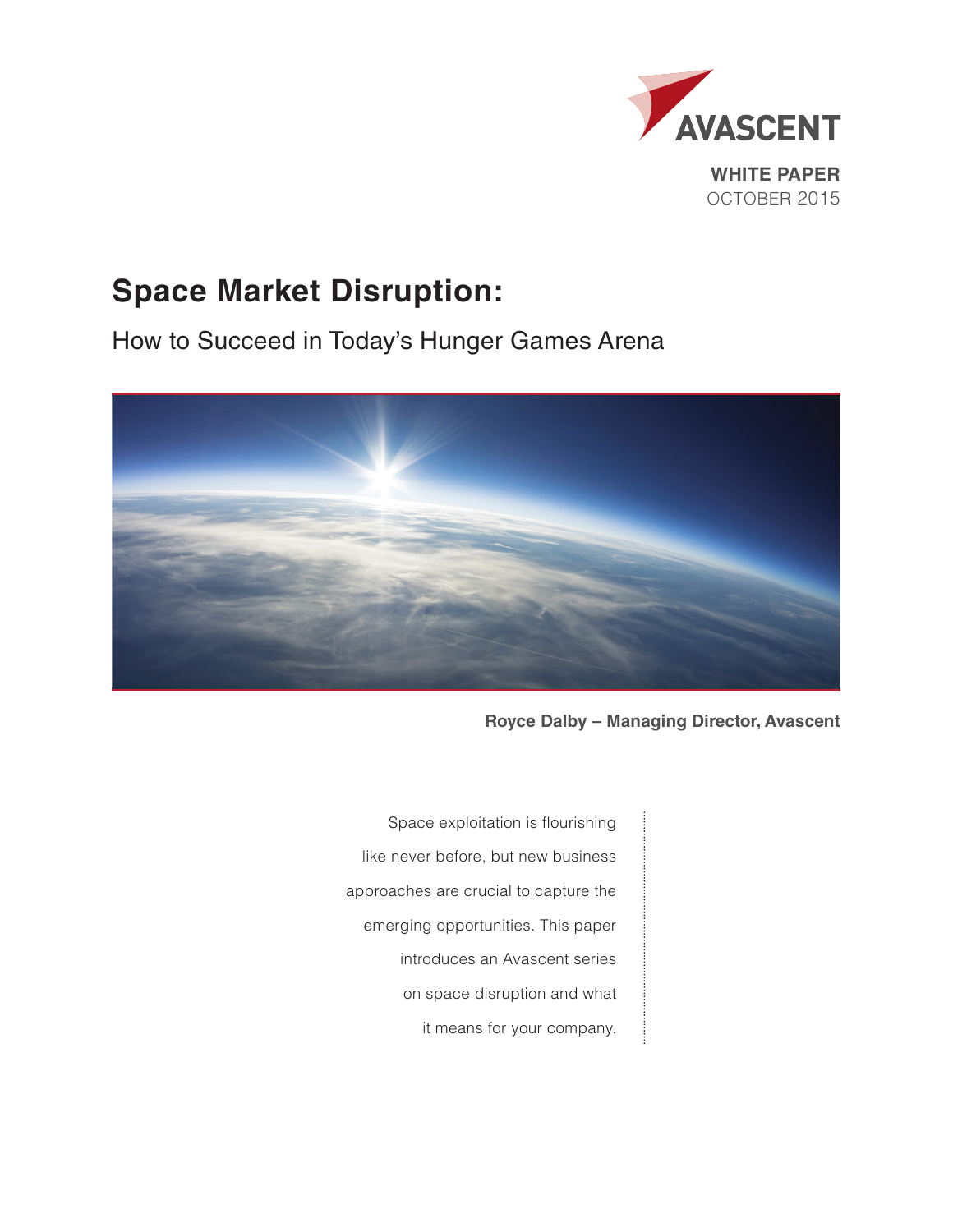

The life expectancy of companies in the Fortune 500 is now only 15 years, thanks in great part to management that is unable to adapt to external forces. This "creative destruction," as some observers call it, has only accelerated over time. Nowadays, each year about 10 members in this elite group are acquired and another 15 or so simply fail to keep revenues up with their peers. That means that a decade from now it's entirely possible half the current Fortune 500 will be gone—this looks especially likely given the increasing globalization of markets and the rapid pace of technology obsolescence.

The space industry may be one of the hardest hit by upheaval. Although the changes have been a decade in the making, it suddenly seems as though space has become a viciously competitive industry that upends all previous notions of how to succeed. How do companies that have thrived by selling brilliant but expensive solutions find a role in an environment that now demands solutions that cost one-tenth (or even one-hundredth) as much? The current climate calls for a thorough reinvention of products and services, a creativity and nimbleness not usually associated with aerospace industrial giants. Yet to succeed over the next decade, space companies have no choice but to adapt or die.

Change is hitting the industry from all sides, and it's not just technology that's advancing, although in many ways it is leading the upheaval.

**Avascent is seeing a holistic approach to business operations that is affecting all aspects of day-to-day decision making.**

## **Space has become a viciously competitive industry that upends all previous notions of how to succeed.**

There's also a transformation in manufacturing systems, business models, customer engagement, and management processes. The space industry is facing such an extreme disruption, in fact, that it was easier for many to spend the past few years in denial—or at least to hope that it would be confined to a few narrow segments. But now, there's no doubt that these changes are affecting all parts of the value chain and most customer segments.

One of the most visible changes is in the explosion of demand for small satellites. New technologies and approaches to space data services are attracting substantial venture capital for new, non-traditional entrants. Just two of the many new startups—Planet Labs and Spire—account for \$183 million and \$69 million, respectively, in venture capital funding. Google may be thought of primarily as an Internet search company, yet it invested \$500 million in acquiring Skybox's space imagery business and is committing another \$1 billion to its new satcom joint venture with SpaceX (in fact, the company is rumored to have set aside up to \$15 billion to support development of the business). Now Samsung is looking at funding a 4,200-spacecraft constellation of its own. These technology companies seem poised to reinvent themselves through space. Realistically, there are so many new projects hoping to deploy innovative smallsat technologies, it's clear they can't all succeed. But if even a couple of them do, the impact on the space industry will be significant.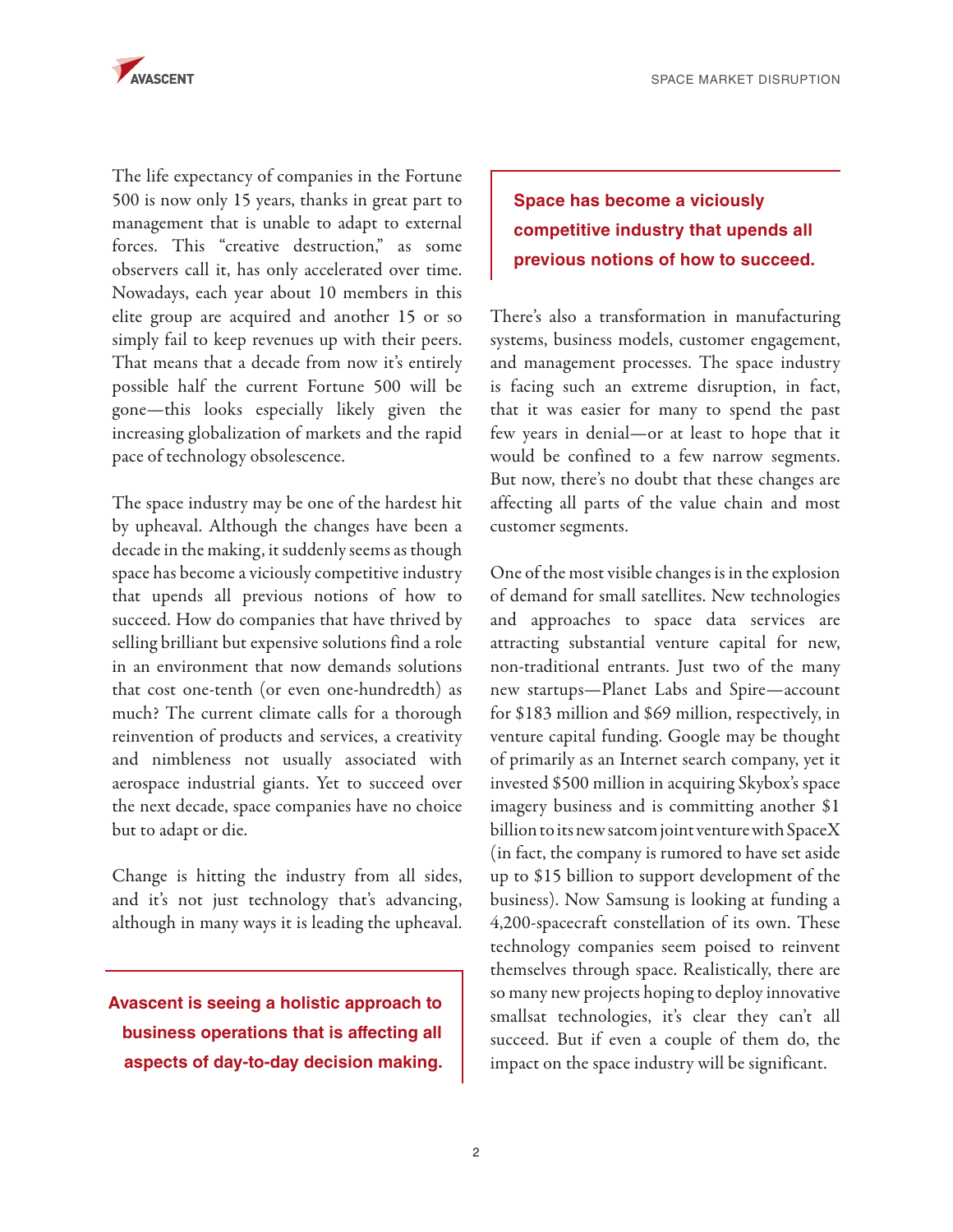Much of the innovation affecting the space industry is more fundamental than the advanced systems being launched to orbit, as the space industry is moving to adopt manufacturing and organizational improvements that have revolutionized other industries over the past 30 years. On the manufacturing side, companies are seeing the benefit from "future factory" advances, as they increasingly emphasize efficiency and scalability. Designing products with the complete lifecycle cost in mind—in factories that are highly automated—has become vital to competitive positioning, as this drives down costs. And the new operating philosophy is not confined to manufacturing, as it is also affecting organizational structures, approaches to risk management, employee empowerment, and even corporate vision. Avascent is seeing a holistic approach to business operations that is affecting all aspects of day-to-day decision making.

As suppliers are changing their internal operations, they are also reinventing the way that space services are being delivered. Traditionally, aerospace companies built hardware and provided raw data for operator-customers and walked away from the products once they were launched. Increasingly, however, extension into new commercial markets is driving an interest in fielding well-packaged solutions. Less sophisticated customers are seeking end-to-end services that they can buy from providers without getting their hands dirty, and companies are finding ways to meet this demand. As success in commercial markets becomes more evident, government customers are also likely to seek "solutions" approaches to many of their needs. Some satcom and imagery operators are already seeing success by moving in this direction, and it is not farfetched to imagine both weather



and positioning and navigation (GPS in the United States) companies gaining similar traction in the near future.

Business models are being upended as suppliers are forced to engage with their customers in ways that often entail accepting new risks. More often than not, space companies are expected to make internal investments in non-recurring engineering, an expense that used to be borne by customers. Other customers are seeking coinvestment or cost sharing as a prerequisite for winning contracts. Though this is not entirely new (it was a key element in Iridium's business plan almost two decades ago), it is becoming increasingly commonplace. This means that space companies are incurring more business risk and need to develop the ability to accurately assess the value of these potential partnerships.

**Traditional companies are still in the driver's seat, especially when it comes to fulfilling government requirements.** 

Most of the disruption discussed so far is directed at space platforms and the services that aerospace companies provide their customers, but it is clear that the space launch market will also be affected. In some ways, innovation has hit the rocket industry first, due to the success of SpaceX and the impact it has had across the industry. New technologies such as all-electric satellite propulsion have altered the procurement of launches, and the ability of SpaceX to offer lower prices has affected how Arianespace and ULA are designing their next-generation vehicles. Yet the new smallsat constellations and business models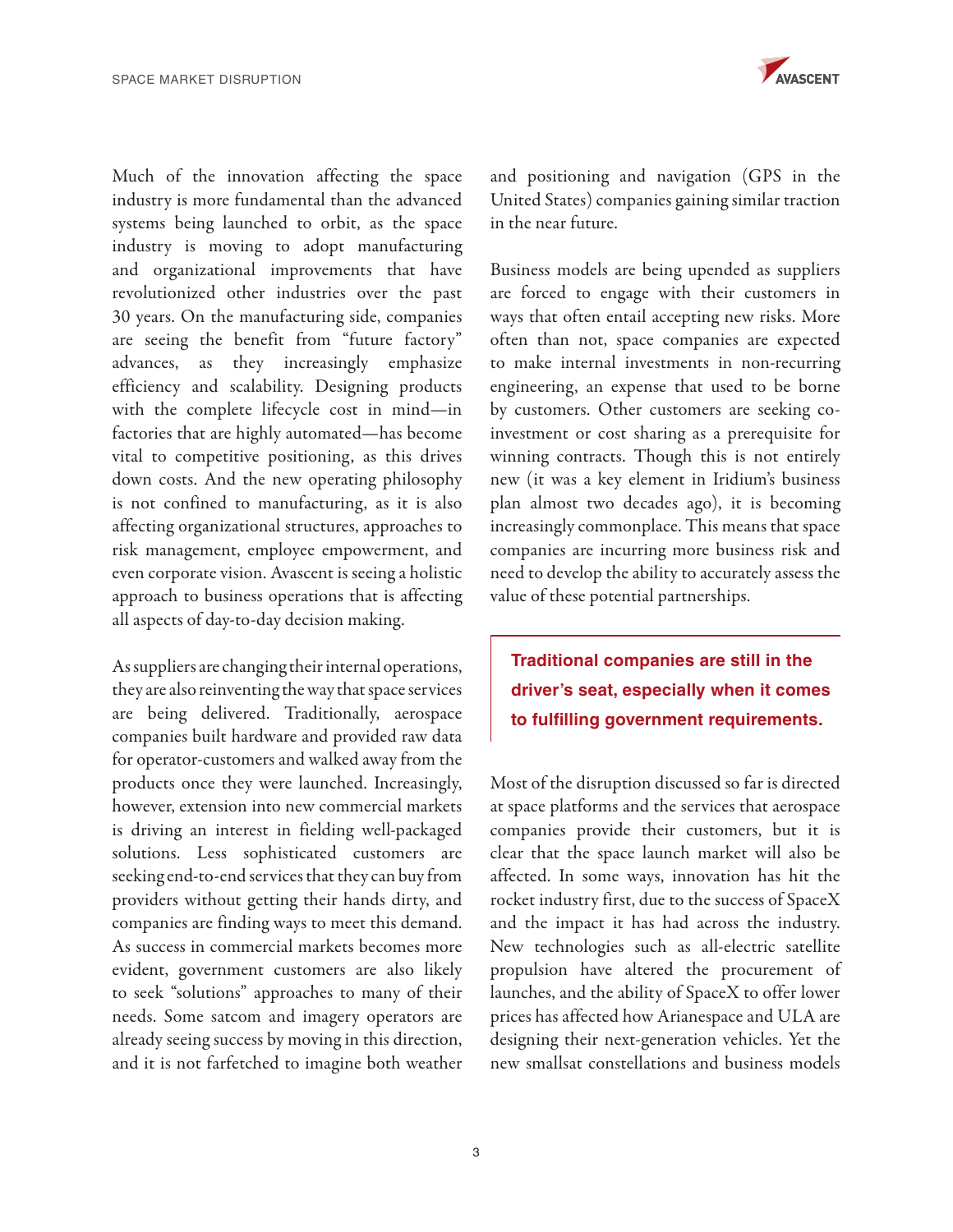will also create opportunities for many new, smaller rockets, and competition will be driven by service as much as price.

Although most of the innovations in the space industry are being introduced by entrepreneurial space companies, the traditional players are still in the driver's seat, especially when it comes to fulfilling government requirements. They have decades of experience, deep customer relationships, and the technical expertise to lead change in their

respective fields. The traditional firms will need to adopt many of the approaches and innovations introduced by the new generation of companies, yet they have a rich history of success to build upon. Change may be difficult and painful, but it is achievable, and the companies that have led the exploitation of space over the past 50 years are still best positioned to introduce the next generation of platforms and services that will shape the next 20 years—if they are willing to learn from the newcomers.

#### **Space Market Disruption**

## **In the coming weeks Avascent will publish a series of articles examining upheaval in the space market and what it means for your business.**

| Smallsats:            | What is the expected market demand and what are the driving factors?                                     |
|-----------------------|----------------------------------------------------------------------------------------------------------|
| <b>Manufacturing:</b> | What lessons of efficiency and resourcefulness are reshaping the future<br>space factory?                |
| Organization:         | How are management flexibility and employee empowerment upending the<br>culture of space companies?      |
| <b>Solutions:</b>     | How are space customers shifting from acquiring platforms to buying services?                            |
| Engagement:           | What innovative business models are changing how space companies interact<br>with external stakeholders? |
| Launch:               | What are the implications of space industry upheaval on the launch market?                               |
| Strategy:             | Where are the opportunities in this fiercely competitive, shifting landscape?                            |